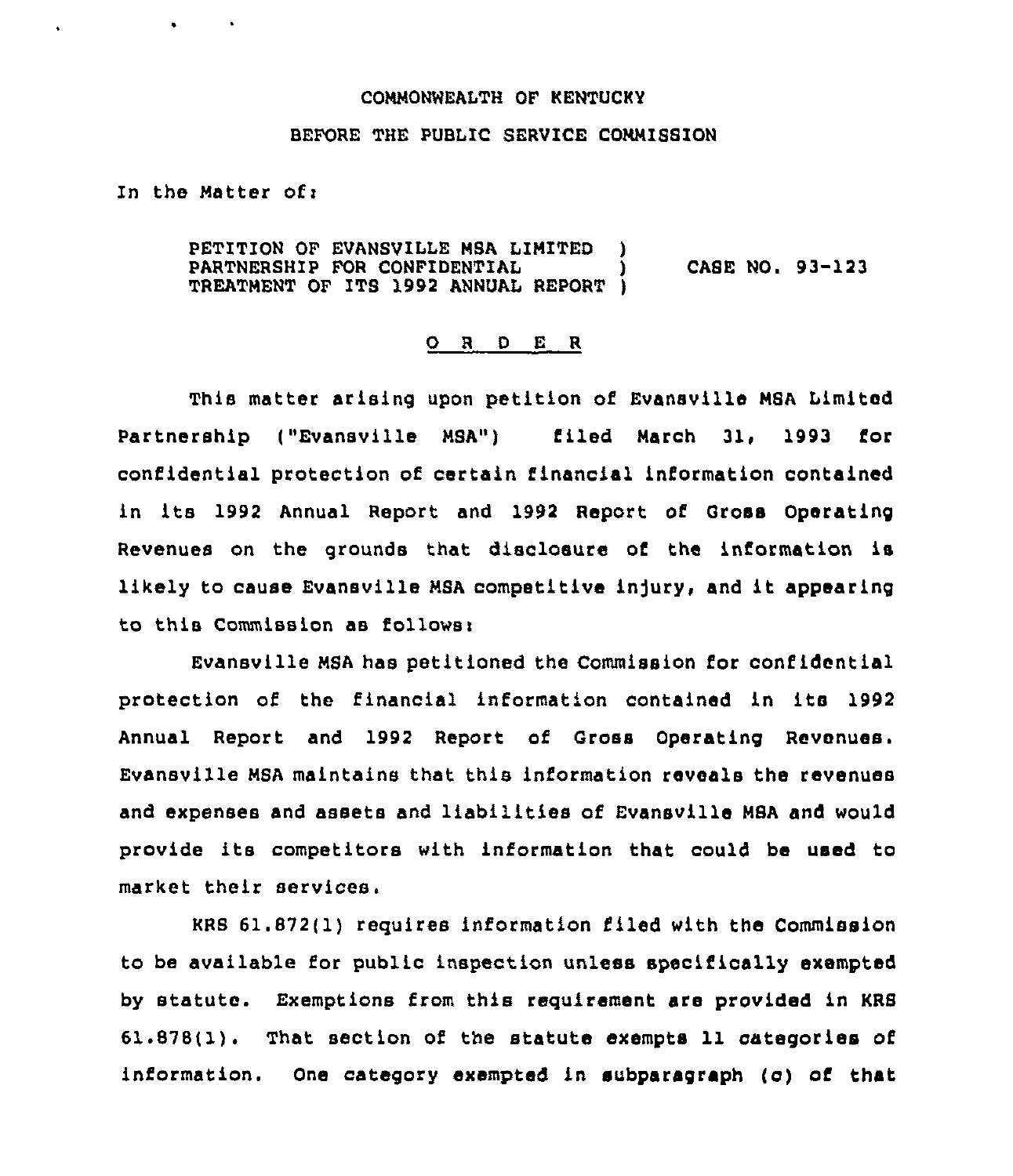section is commercial information confidentially disclosed to the Commission. To qualify for that exemption, it must be established that disclosure of the information is likely to cause substantial competitive harm to the party from whom the information was obtained. To satisfy this test, the party claiming confidentiality must demonstrate actual competition and a likelihood of substantial competitive injury if the information is disclosed. Competitive injury occurs when disclosure of the information gives competitors an unfair business advantage.

The information sought to be protected is presented by Evansville MSA in summary form and does not contain sufficient detail to have significant competitive value. Therefore, no competitive harm has been established and the petition for confidential protection should be denied.

This Commission being otherwise sufficiently advised,

IT IS ORDERED that:

 $\mathcal{L}^{(1)}$ 

 $\bullet$  . <br> <br> <br> <br> <br> <br> <br> <br> <br><br><br><br><br><br>

1. The petition for confidential protection of certain financial information contained in its 1992 Annual Report and 1992 Report of Gross Operating Revenues, which Evansville MSA has petitioned be withheld from public disclosure, be and is hereby denied.

2. The information sought to be protected from disclosure shall be held as confidential and proprietary for a period of 20 days from the date of this Order, at the expiration of which it shall be placed in the public record without further Order of the Commission.

 $-2-$